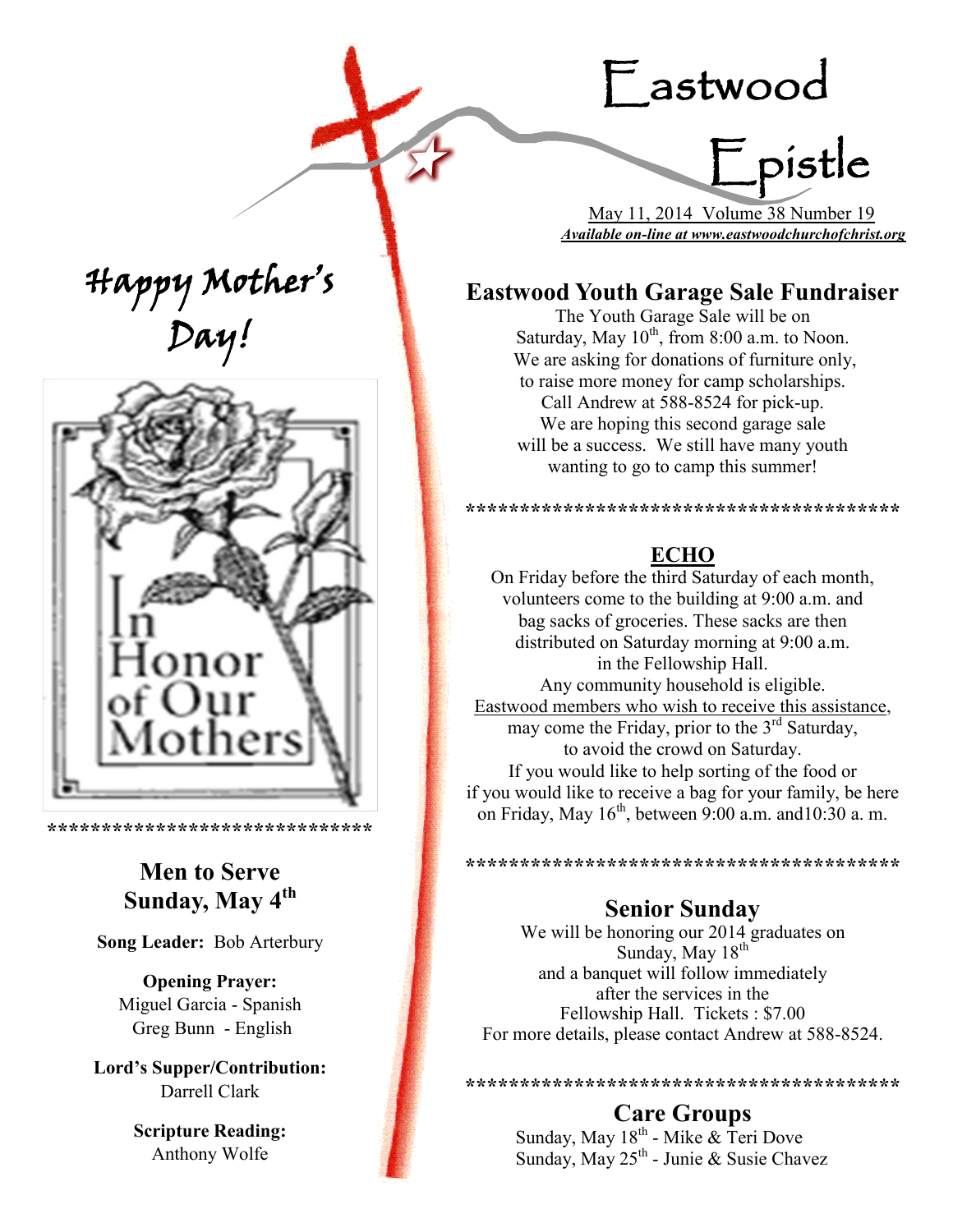*Together*

Remember when grocery stores began to ask you, "paper or plastic?" And, then would chide you if you choose paper, because you "killed a tree." My response was to tell them the tree was planted by a farmer and harvested to provide for his family. Still, they pushed for plastic bags.

This past week, I experienced a change, (but not exactly a reversal) when a store in a western state, did not offer a plastic bag, but asked if I wanted to buy a paper sack. What?

There are always strange ideas in every sphere of life. People who want to be different, just to be different. Or those who jump on an avant-garde idea before they think it through. It is not wrong to have a new idea or to follow a new approach. But being new does not make something right or even the best way to do it.

Do not let anyone turn you away from righteousness because they label it "old fashioned." Truth is not ruined by time, nor is an old lie changed to truth because it is old. The need to be modern and up to date is a way for evil to lure us onto a wayward path.

The world is constantly seeking to lure disciples into sin. Good is called evil and evil is called good. Sin is no longer sin, it is an alternative lifestyle. Killing a person is a pro-choice issue. And worship becomes what I want to enjoy, instead of what God has commanded. Just because a practice is old, does not make it scriptural. But, neither does age make it unscriptural.

The importance of reading the Word of God has never been more important than it is today. "Search the scriptures daily" is a noble cause. *Charles M Clodfelter*

*Sunday Guests who registered - 5 Did you speak with them?*

**www.eastwoodchurchofchrist.org**

## **Schedule of Services**

**Sunday Tuesday Wednesday** Bible Class - 9:00 A.M. Ladies Bible Class Bible Study Worship - 10:00 A.M. 10:00 A.M. 7:00 P.M.

#### **Area TV Programs**

Area TV Programs<br>Fridays: 7:00 P.M. Channel #38 (Cable Channel #16) Sundays: 5:00 A.M. Inspiration Channel (Channel #364 Direct TV)

## **Baptism**

Herminia Valenzuela, Phone number: 915-540-3200 was baptized Monday, April 28, 2014. **Welcome to the Family of God!** 

#### **Pictorial Church Directory Pictures**

Will be taken Sunday, May  $18<sup>th</sup>$ , immediately after morning services. If you have not had a picture taken for our pictorial directory or would like a new one, please make plans to have one taken.

#### **Invitation**

Everyone is cordially invited to a Bridal Shower in honor of Arielle Blalock, on Sunday, May 18<sup>th</sup>, from 2:30 p.m. to 4:30 p.m. (Come & Go), at Gordon & Arlene's home, 2025 Greenlee, El Paso, TX 79936. Arielle is Brenda Prieto's daughter and Gordon & Arlene Gaenzle's granddaughter. Arielle is registered at Dillards and Target.



#### **Youth Teddy Bear Drive**

The Youth Group are having a Teddy Bear Drive for the El Paso Children's Hospital, El Paso, Texas. Our goal this year is to raise 300 Teddy Bears or stuff animals for the children. *All donations must be brand new, with the tag attached*. Please bring all donations to the church office. The last day to donate is Friday, May 30, 2014.

**Sunday, May 11, 2014 Speaker** - Charles Clodfelter **Sermon Topic** - *Mother; For Better or Worse*  **Scripture** - Proverbs 1:8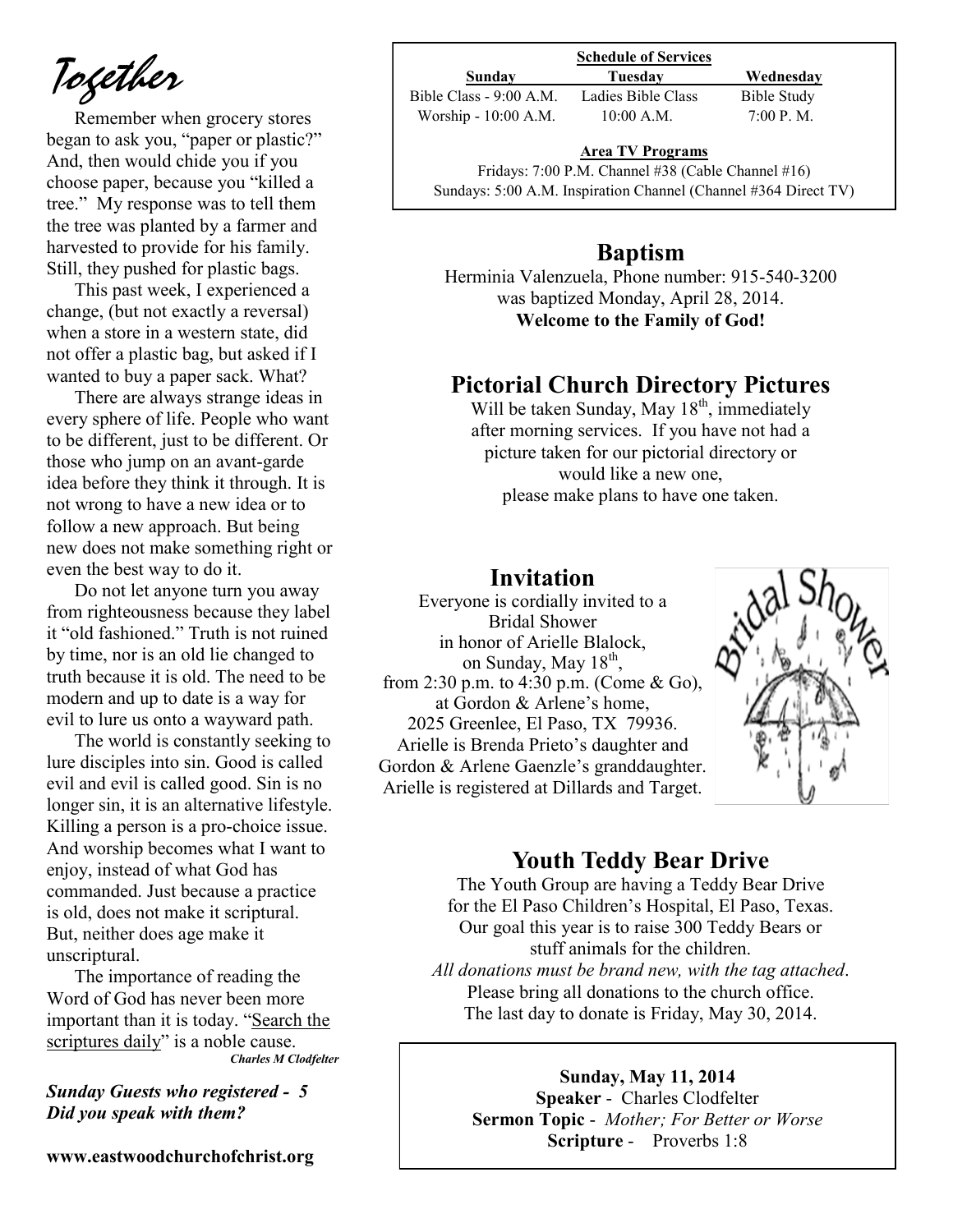

Traise God! We have a new Christian sister. She was baptized on Monday, April 28<sup>th</sup>. Her name is Herminia Valenzuela, she is another one of our English students that committed to continue Bible studies on Mondays and Wedn raise God! We have a new Christian sister. She was baptized on Monday, April 28<sup>th</sup>. Her name is Herminia Valenzuela, she is another one of our English students that committed to continue Bible studies will continue attending Vino Nuevo, where she has been attending for the past years. We will continue working with her to fulfill our obligation to teach

them to obey everything Jesus commanded.

This is where the real work begins. We fulfill this second obligation not quickly, but gradually, over an extended period of time. Jesus' goal is not merely to get people out of the "quicksand". He also wants to see them grow up. Our great desire is that our students not return to their previous state, but grow up and help rescue others who are still sinking. Please pray for our new sister. Paul

 $\mathcal{L}_\mathcal{L} = \mathcal{L}_\mathcal{L} = \mathcal{L}_\mathcal{L} = \mathcal{L}_\mathcal{L} = \mathcal{L}_\mathcal{L} = \mathcal{L}_\mathcal{L} = \mathcal{L}_\mathcal{L} = \mathcal{L}_\mathcal{L} = \mathcal{L}_\mathcal{L} = \mathcal{L}_\mathcal{L} = \mathcal{L}_\mathcal{L} = \mathcal{L}_\mathcal{L} = \mathcal{L}_\mathcal{L} = \mathcal{L}_\mathcal{L} = \mathcal{L}_\mathcal{L} = \mathcal{L}_\mathcal{L} = \mathcal{L}_\mathcal{L}$ 



 *for children 2 years of age and under*  Irene Rice and Carla Raines



## **Summer Camp Registration**

is now available for ages 8-18. The registration forms are at the back of the auditorium. We will be taking a van for ages 8-14 for session 4 (July 13-19) and for ages 13-28 for session 5 (July 20-26). Partial scholarships are available. Those helping with the garage sale will be eligible for at least 1/2 off their camp registration. Registration form and money are due to Andrew Sunday, May  $11^{th}$ .

## **Christian Schools of El Paso Fundraiser**

CSEP is hosting an Enchilada Plate Fundraiser at the Lunch Box Restaurant, 3623 Buckner location from *May 19<sup>th</sup>* - 22<sup>nd</sup>, dine-in or carry-out. Tickets can be purchased from any CSEP staff member. For more details, please call CSEP at 593-5011.

## **Children's Home of Lubbock "Big Heart Campaign"**

.

is requesting boys' pajamas, sizes 4-12. Every pajama donated helps their children! The pajamas can be placed in the box labeled "Children's Home of Lubbock" in the foyer. They will be collected by Thursday, May  $22<sup>nd</sup>$ . Monetary donations acceptable. For more details, please visit Websites: eric.childrenshome@gmail.com or www.childshome.org